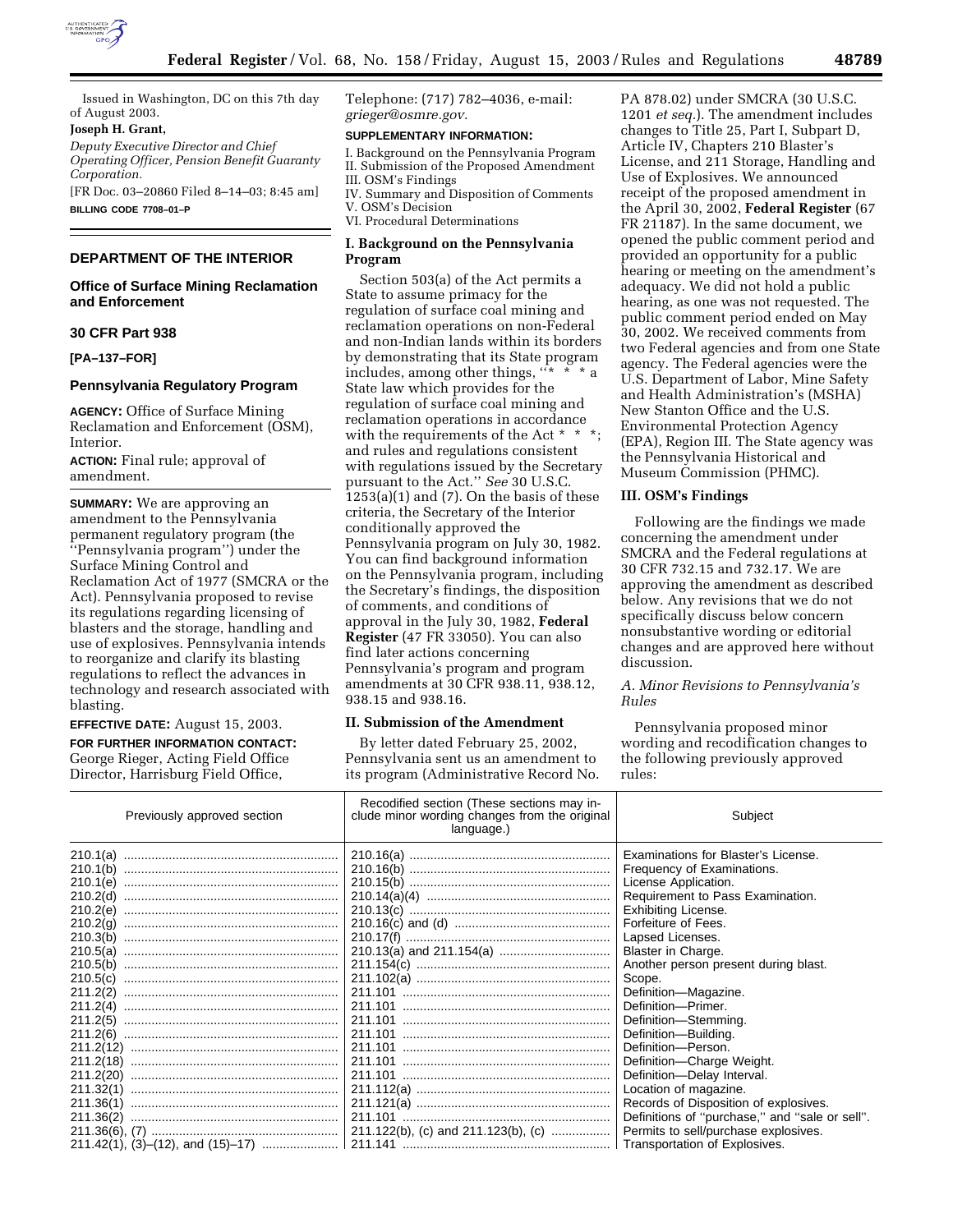| Previously approved section | Recodified section (These sections may in-<br>clude minor wording changes from the original<br>language.) | Subject                                                                                                                                                                                                                                                                                                                                                                                                                              |  |  |
|-----------------------------|-----------------------------------------------------------------------------------------------------------|--------------------------------------------------------------------------------------------------------------------------------------------------------------------------------------------------------------------------------------------------------------------------------------------------------------------------------------------------------------------------------------------------------------------------------------|--|--|
|                             | $211.133(a)(1), (2)–(14), (16)–(20), (22)$                                                                | Blast reports.<br>General/General requirements for handling<br>explosives.                                                                                                                                                                                                                                                                                                                                                           |  |  |
|                             |                                                                                                           | Preparing the blast.<br>Electric detonation.<br>Safety fuse.<br>Preparing the blast/Detonating cords.<br>Detonating the blast/Postblast measures.<br>Preparing the blast.<br>General requirements for handling explosives.<br>Detonating cords.<br>Preparing the blast.<br>Preparing the blast.<br>Preparing the blast.<br>Electric detonation.<br>Electric detonation.<br>Preparing the blast.                                      |  |  |
|                             |                                                                                                           | Electric detonation.<br>Electric detonation.<br>Electric detonation.<br>Mudcapping.<br>Preparing the blast.<br>Preparing the blast.<br>Postblast measures.<br>Preparing the blast.<br>Blasting activities near utility line.<br>General provisions-Blasting activities near<br>utility line.<br>Standards for classifying and storing explo-<br>sives and constructing, maintaining and<br>siting magazines.<br>Preparing the blast. |  |  |

Because these changes are minor and do not affect the meaning or the application of the previously approved rules, we find that they will not make Pennsylvania's rules less effective than the corresponding Federal regulations.

*B. Previously Approved Pennsylvania Rules That Have Been Eliminated in This Amendment* 

The following rules that we previously approved as part of the Pennsylvania program have been eliminated in this rulemaking.

| Previously approved section                                                                                                                                                                                                                                 | Subject                                                                                                                                                                                                                                                                                                                                                                                                                                                                                                                                                                                                                                                                                                  |  |  |  |
|-------------------------------------------------------------------------------------------------------------------------------------------------------------------------------------------------------------------------------------------------------------|----------------------------------------------------------------------------------------------------------------------------------------------------------------------------------------------------------------------------------------------------------------------------------------------------------------------------------------------------------------------------------------------------------------------------------------------------------------------------------------------------------------------------------------------------------------------------------------------------------------------------------------------------------------------------------------------------------|--|--|--|
| 211.2; the definitions for the following terms were eliminated: "estab-<br>lishment," "explosive plant," "factory building," "railroad," "highway,"<br>"barricade," "Department," "Board," "Secretary," "approved," "vehi-<br>cle," and "actual distance.". | Sealed examinations for the blaster's license test.<br>Notification of blaster's license examination.<br>Issuance and status of licenses-fees.<br>Use of explosives in waters of the Commonwealth.<br>Safety devices for machinery.<br>Definitions.                                                                                                                                                                                                                                                                                                                                                                                                                                                      |  |  |  |
|                                                                                                                                                                                                                                                             | Inventory records for explosives and blasting caps.<br>Regulations for magazines used for storing explosives.<br>Firing horizontal holes.<br>Use of blasting machines.<br>Clearing black powder or dynamite from around holes.<br>Counting explosions.<br>Back primed holes.<br>Explosives in underground mines.<br>Returning remaining explosives after loading.<br>Stemming holes when loose dynamite is used.<br>Showing utility lines on plans.<br>Storage of ammonium nitrates.<br>Blasting prohibited.<br>Building, Operation and Storage Requirement.<br>Mobile Equipment for mixing prohibited.<br>Special precautions for storage and use of propellants.<br>Storehouses-Distances-limitations. |  |  |  |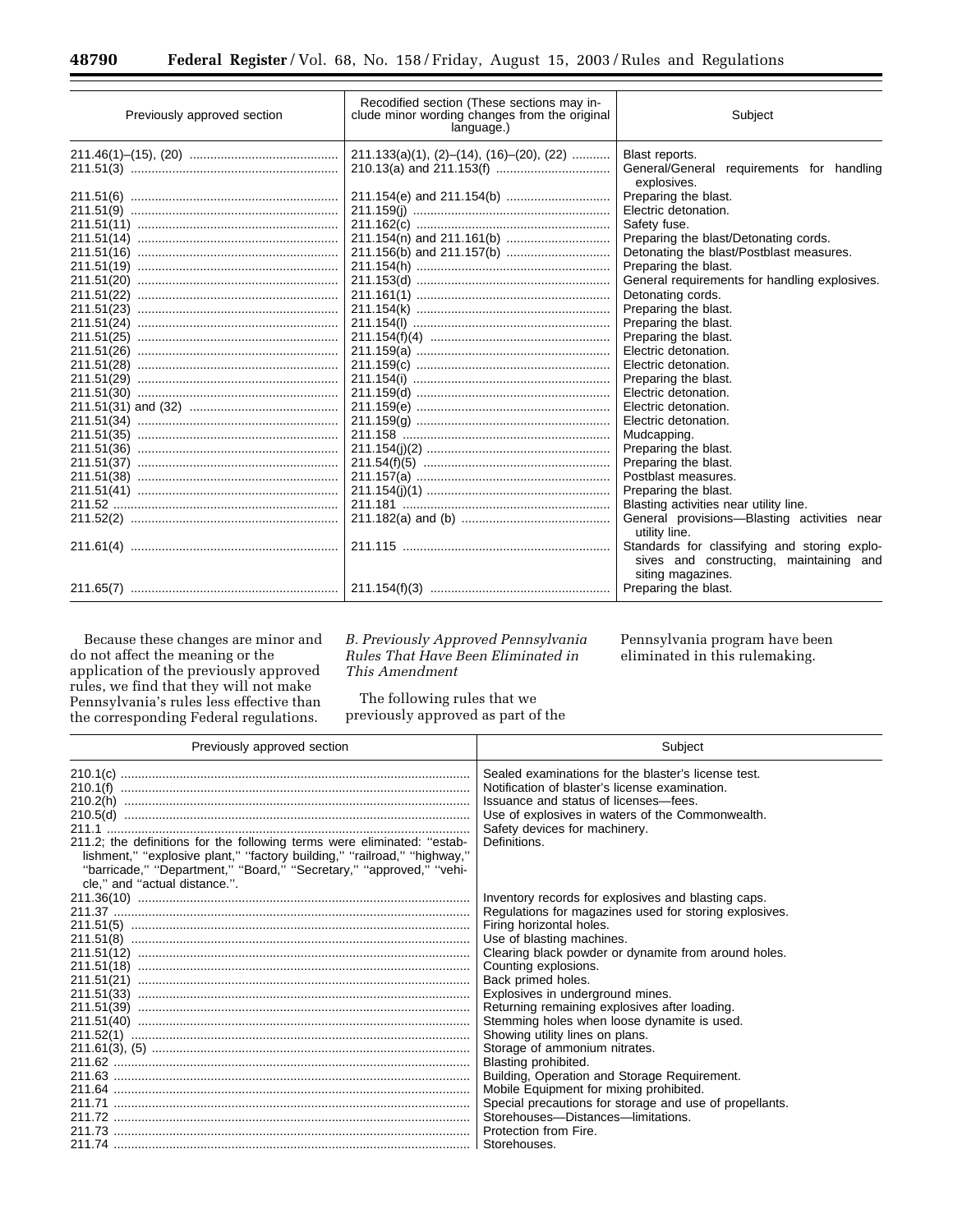| Previously approved section | Subiect                                  |
|-----------------------------|------------------------------------------|
|                             | Transporting of Propellants in vehicles. |
|                             | Smoking prohibited.                      |
|                             | Tools for opening containers.            |
|                             | Permit to sell.                          |
|                             | Radio Transmitters.                      |

There are no Federal counterparts to the rules listed in the above table. Our review found that elimination of these sections does not make the Pennsylvania program less effective than the Federal regulations. We are approving their elimination.

In addition to the above sections, Pennsylvania also eliminated section 210.5(e) that we had also previously approved. This section provides that blasting operations near streams are prohibited when the effect of the blasting is liable to change the course or channel of any stream unless a permit is obtained from the Pennsylvania Department of Environmental Protection (PADEP). The Federal counterpart to this section is found in 30 CFR 816/ 817.67(a), which provides that blasting must be conducted to prevent, among other things, a change in the course, channel, or availability of surface water outside the permit area. Pennsylvania's approved program at 25 Pennsylvania Code (Pa. Code) 87.127(g) provides that blasting shall be prohibited in cases when the effect of the blasting is liable to change the course or channel of a stream. Because Pennsylvania's program still provides protection to streams from the effects of blasting that is no less effective than the Federal regulations, we find that elimination of section 210.5(e) is not inconsistent with the Federal regulations.

# *C. Revisions to Pennsylvania's Rules That Have the Same Meaning as the Corresponding Provisions of the Federal Regulations*

Pennsylvania added a definition for the term ''blaster'' in section 210.11. Both the State and Federal definition of ''blaster'' as defined in 30 CFR 850.5 include in the term that the person must have a blaster's license/certification and must be responsible for the blasting. Since this definition means the same as the term ''blaster'' in the Federal rules, we find it no less effective and we are approving this definition.

Pennsylvania also added definitions for terms in Chapter 211 that are not specifically defined in Federal regulations, but the use of the terms in the Federal regulations indicate they mean the same as Pennsylvania's definitions. In section 211.101, Pennsylvania added a definition for the

term ''air blast'' which means, ''An airborne shock wave resulting from an explosion, also known as air overpressure, which may or may not be audible.'' The Federal regulations at 30 CFR 816/817.67(b) provide specific limits for monitoring and controlling air blast including a chart indicating the maximum limit, in decibels, for air blast. This limitation indicates that air blast is air overpressure as defined by Pennsylvania. As a result, we find this definition consistent with the Federal rules and we are approving it.

Pennsylvania also added a definition for the term, ''blaster,'' to section 211.101. The term was defined to be, ''An individual who is licensed by the Department under Chapter 210 (relating to blasters' licenses) to detonate explosives and supervise blasting activities.'' As discussed above with the definition found at Chapter 210, this definition is no less effective than the definition of blaster in the Federal regulations at 30 CFR 850.5. We are approving it.

Pennsylvania added a definition for the term, ''flyrock,'' to section 211.101. Pennsylvania defined flyrock as overburden, stone, clay, or other material ejected from the blast area by the force of the blast. There is no Federal definition for ''flyrock.'' The definition is consistent with the way we use the term in 30 CFR 816/817.67(c) which indicates that flyrock traveling in the air or along the ground shall not be cast from the blasting site. Pennsylvania's definition of ''flyrock'' serves to clarify its use in Chapter 211 and in 25 Pa. Code 87.127(f)(5). We are approving this addition.

Pennsylvania added a definition for the term, ''peak particle velocity,'' to section 211.101. Pennsylvania defined the term to mean, ''A measure of the intensity of ground vibration, specifically the time rate of change of the amplitude of ground vibration.'' This definition is consistent with the way we use the term peak particle velocity in 30 CFR 816/817.67 where we indicate ground vibration cannot exceed maximum peak particle velocities. Pennsylvania's definition clarifies the use of the term in Chapter 211 and we are approving it.

Pennsylvania added a definition for the term, ''utility lines,'' to section

211.101. Pennsylvania defined the term as, ''An electric cable, fiber optic line, pipeline or other type of conduit used to transport or transmit electricity, gases, liquids and other media including information.'' The term is used in Chapter 211, Subchapter H to provide additional protections to utility lines from blasting. The use of this term is not inconsistent with the Federal regulations at 30 CFR 816/817.180 which regulate the effects of surface coal mining operations on utilities. We are approving this definition.

Pennsylvania also changed its definition of ''scaled distance'' that was formerly found in section 211.2(21). The definition is now found in section 211.101. The revised definition defines the actual distance portion of the scaled distance equation as the distance in feet measured in a horizontal line from the blast site to the nearest building or structure, neither owned or leased by the blasting activity permittee or customer. The former definition did not define what structures were to be included in the actual distance measurement. The revised definition is no less effective than the Federal definition at 30 CFR 816/817.67(d)(3).

Former section 211.41(24) provided that blasting must not be done in such a manner as to eject debris into the air or to constitute a hazard or danger or do harm or damage to persons or property in the area of the blasting. There is no equivalent section in the current blasting regulations in Chapter 210 or 211 for this provision. However, we previously approved 25 Pa. Code 87.127(f)(6) which contains substantively the same language as former section 211.41(24). For this reason, we are approving its deletion.

Former section 211.45 provided the requirements for monitoring blasts. Some of the information was incorporated into current section 211.171. Additionally, Pennsylvania has incorporated monitoring requirements into 25 Pa. Code 87.127 that we previously approved. We have found that the requirements of section 211.171, when coupled with the requirements of section 87.127, are no less effective than the monitoring requirements of 30 CFR 816/817.67.

Section 211.151(a) was added by this amendment. This section provides that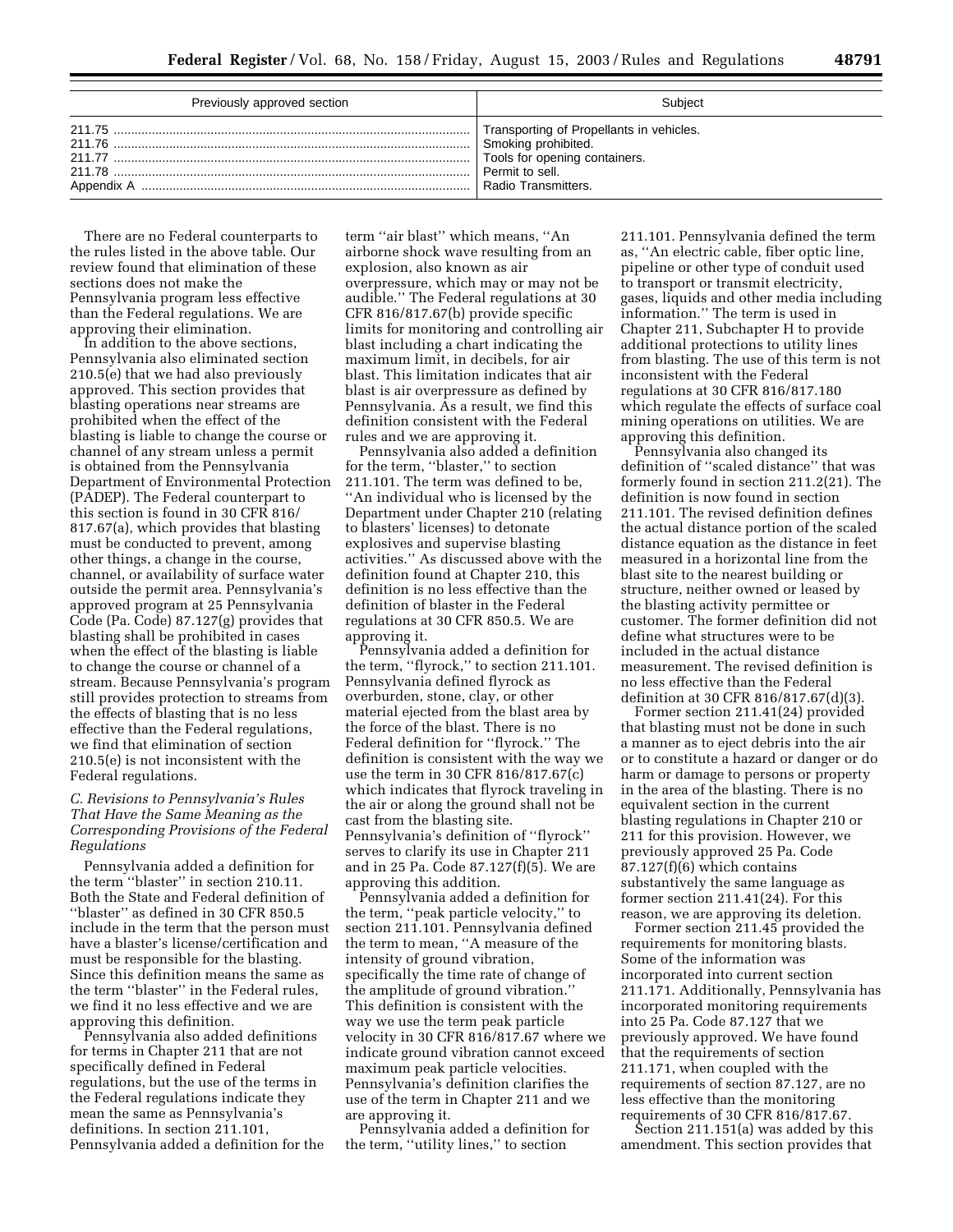blasting may not damage real property except for real property under the control of the permittee. Pennsylvania has an additional provision dealing with damage at 25 Pa. Code 87.127(g) which provides that blasting shall be conducted to prevent, among other things, damage to public or private property outside the permit area. We previously approved this section. Taken together these sections provide the same level of protection to property as found in the Federal regulations at 30 CFR 816/817.67(a). As a result, we are approving this section.

Section 211.151(b) was added by this amendment. This section provides that blasting may not cause flyrock. Pennsylvania has an additional provision regarding flyrock at 25 Pa. Code 87.127(f)(5) that we previously approved. Section 87.127(f)(5) provides specific limits from which flyrock cannot be cast. These limits are the same as the Federal regulations at 30 CFR 816/817.67(c). For these reasons, we are approving this section.

Section 211.151(c) was added by this amendment. This section provides limitations on blasting using either a scaled distance of 90 or a maximum allowable peak particle velocity as indicated in a chart designated as Figure 1. The scaled distance and maximum allowable peak particle velocity do not apply at a building or other structure owned or leased by the permittee or its customer. Pennsylvania has additional provisions regarding limitations on blasting at 25 Pa. Code 87.127(h) and (p) that we previously approved. The Federal regulations at 816/817.67(e) also allow for ground vibrations to exceed the established velocity. However, the Federal rules go on to state that the ground vibration standards of 816/ 817.67(d) shall not apply at structures owned by the permittee and leased to another person if a written waiver by the lessee is submitted to the regulatory authority before blasting. Section 211.151(c) does not provide for written waiver by the lessee. Nonetheless, Pennsylvania has provided protections for people leasing structures from a permittee in its approved regulations at 25 Pa. Code 87.127(i) which requires a waiver from the lessee before a blast is fired that exceeds the vibrations limitations. In a July 23, 2003, conversation (Administrative Record No. PA 878.10), the Chief of the Explosives and Safety Section of PADEP clarified that the ground vibration limits cannot be lessened if the people leasing the structure from the operator do not waive the limitations. This would apply regardless of whether the operator was using scaled distance for prediction of

ground vibration or whether a seismograph was used to measure ground vibration. For these reasons, we find that this section is no less effective than the comparable regulations at 30 CFR 816/817.67(d) and (e) are we are approving it.

Section 211.151(d) was added by this amendment. This section provides that blasts must be designed and conducted to control airblast so that it does not exceed the noise levels specified in an included table at a building or other structure designated by Pennsylvania unless the building is owned or leased by the permittee. The Federal regulations at 816/817.67(b) provide an identical table listing the noise levels. However, this section provides that the airblast cannot exceed the maximum limits at the location of any dwelling, public building, school, church, or community or institutional building outside the permit area. Pennsylvania's regulations are more inclusive because they are applied at any building or structure and not limited to the structures noted in the Federal regulations. While this section does not provide for a waiver of the airblast levels by a person leasing a structure from a permittee, the regulations at 25 Pa. Code 87.127(e) do provide for such a waiver. As a result, we have found that this provision is no less effective than the Federal regulations.

Section 211.151(e) was added by this amendment. This section provides that Pennsylvania may establish an alternative peak particle velocity or airblast level if it determines that an alternative standard is appropriate because of density of population, land use, age or type of structure, geology or hydrology of the area, frequency of blasts or other factors. The Federal regulations at 30 CFR 816/817.67(d)(5) provides that the maximum allowable ground vibration shall be reduced if determined to be necessary to provide damage protection. Similarly 30 CFR 816/817.67(b)(1)(ii) provides that the maximum airblast levels shall be reduced if necessary to prevent damage. Pennsylvania's approved program at 25 Pa. Code  $87.127(e)(2)$  provides that Pennsylvania will specify lower airblast levels if necessary to prevent damage. Pennsylvania's approved program at 25 Pa. Code 87.127(h) provides that it may reduce the maximum peak particle velocity allowed if it determines that a lower standard is required. Taken together we have found that Pennsylvania's regulations are no less effective than the Federal regulations in requiring alternative airblast and peak particle velocity levels when necessary to prevent damage.

Section 211.156(a) provides that a blast may only be detonated between sunrise and sunset unless Pennsylvania authorized a blast at another time of day. This is similar to Pennsylvania's approved program at 25 Pa. Code 87.127(a) which provides that blasting shall be conducted between sunrise and sunset, at times announced in the blasting schedule. The Federal regulations at 30 CFR 816.64(a)(2) and 817.64(c) provide that all blasting shall be conducted between sunrise and sunset, except that nighttime blasting can be approved under certain circumstances. The Pennsylvania regulations are no less effective than the Federal regulations in restricting the times for blasting and therefore, we are approving them.

Section 211.157(c) provides the signal to be given after a blast has been detonated. This section indicates that the signal must be of sufficient power to be heard 1,000 feet from the blast site. Pennsylvania's regulations on surface mining at 25 Pa. Code 87.127(c) indicate the all-clear signal must be capable of being heard 1⁄2 mile from the point of the blast. We previously approved 25 Pa. Code 87.127(c) which is similar to the Federal regulation at 30 CFR 816/ 817.66(b). We are approving section 211.157(c) even though the all-clear signal may not have to be audible from as great an area, because of the provision of 25 Pa. Code 211.102(b). Section 211.102(b) provides that a person will not be relieved from compliance with other applicable laws or regulations even if they are in compliance with Chapter 211. Therefore, the more strict limitation of 25 Pa. Code 87.127(c) will be in effect for blasting on surface mining operations.

# *D. Revisions to Pennsylvania's Rules That Are Not the Same as the Corresponding Provisions of the Federal Regulations*

Section 210.4 formerly required that a blaster's license could not be transferred and any attempt to transfer the license will automatically cancel the license. This section was previously approved by OSM on July 30, 1982 (47 FR 33050). In the current amendment, section 210.4 was recodified to section 210.13(d). Section 210.13(d) states that a blaster's license is not transferable. The recodified section does not contain the provision regarding attempts to transfer the license resulting in cancellation of the license. However, section 210.19 provides that Pennsylvania may suspend, modify or revoke a blaster's license for violations of chapter 210. The deletion of the provision regarding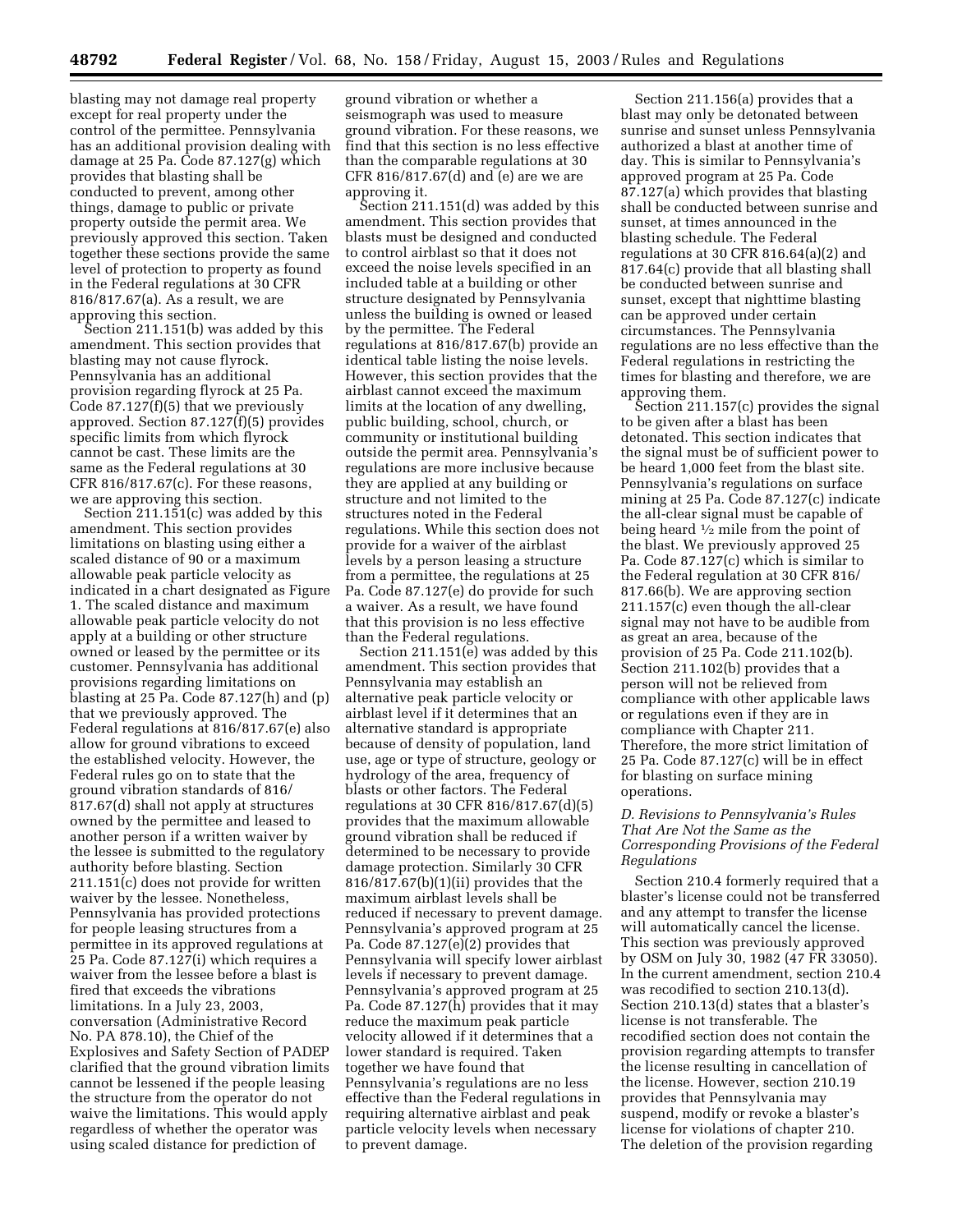attempts to transfer the license does not make this section less effective than the Federal regulations because of section 210.19. An attempt to transfer the license would constitute a violation of Chapter 210 and would give Pennsylvania the authority to take action on the license. Taken together these two sections are no less effective than 30 CFR 850.15 $(e)(2)$  in preventing the transfer of blaster's licenses.

Section 210.14(a)(2) of the current regulations provides that a person must have at least one year of experience as a blaster learner in preparing blasts to be eligible for a blaster's license. The Federal regulations at 30 CFR 850.14(a)(2) require the regulatory authority to ensure that candidates for blaster certification have practical field experience. The Federal requirement does not specify how much experience is needed before someone can apply for certification. Less than a year of experience could suffice under the Federal rules. Therefore, we find that Pennsylvania's regulation is no less effective than the Federal regulation and we are approving it.

Section 210.14(a)(3) provides that a person must take Pennsylvania's class on explosives to be eligible for a blaster's license. Section 30 CFR 850.13(b) of the Federal regulations requires the regulatory authority to ensure that courses are available to train persons responsible for the use of explosives in surface coal mining operations. In a rulemaking dated April 4, 1985 (50 FR 13315), we noted that Pennsylvania submitted a Blaster Training Course Outline, and Assorted Blasting Training Course Materials (among other documents) in consideration for approval of its blaster certification program. We approved the submission of these documents noting that the materials submitted were no less effective than the Federal blaster training and examination requirements at 30 CFR 850.13 and 850.14. In an email dated July 15, 2003 (Administrative Record No. PA 878.08), Pennsylvania confirmed that these materials were still used in its blaster certification program. Accordingly, based on Pennsylvania's July 15 response, we find that this section is no less effective than the Federal regulations and we are approving it.

Section 210.19 of the current regulations provides that Pennsylvania may suspend, modify, or revoke a blaster's license for violations of Chapter 210 and 211. Former section 210.2(f) contained similar provisions, but it did not provide for modification of the blaster's license, only for suspension or revocation of the license.

Additionally, former section 210.2(f) provided that an appeal of a revocation of a blaster's license may be made to the Environmental Hearing Board and only allowed a suspension for due cause. The right to appeal was not stated in 210.19. The Federal regulations at 30 CFR 850.15(b) provide for suspension *or* revocation of a blaster's certification, but it also notes that the regulatory authority can take other necessary actions with regard to the certification. While the term ''other necessary actions'' was not defined in the Federal regulations, it is not unreasonable to interpret this phrase as allowing a modification of a blaster's license. The Federal rules at 30 CFR 850.15(b) require written notice and a hearing whenever a blaster's certification is suspended, revoked or other adverse action is taken. While the right to appeal a revocation, suspension, or modification was not stated in section 210.19, Pennsylvania in an e-mail dated July 15, 2003 (Administrative Record No. PA 878.08), confirmed, through copies of Notice of Suspension of Blaster's License it submitted to us, that blasters served with suspension or revocation notices are provided the right of appeal to the Environmental Hearing Board. Additionally, Pennsylvania law at 2 Pa. Consolidated Statutes (C.S.) 504 and 35 Pennsylvania Statute (P.S.) 7514, requires an opportunity for a hearing before the Environmental Hearing Board of all orders, permits, licenses or decisions of the Pennsylvania Department of Environmental Resources (now known as PADEP, pursuant 71 P.S. 1340.101). Thus, Pennsylvania provides the same level of hearing requirements as the Federal regulations. For these reasons, we are approving this provision as being no less effective than the Federal counterpart.

Section 211.133(a) provides that blasting records must be made available to Pennsylvania upon request. The section also lists the items that must be noted on the blasting report. The Federal regulations at 30 CFR 816/ 817.68 require that the records be made available to the public as well as the regulatory authority. Pennsylvania's approved program at 25 Pa. Code 87.129 requires that the blasting records be made available to the public. The items to be noted on blast reports are the same as in the approved program at 25 Pa. Code 87.129 except that it includes two additional items: the blasting activity permit or mining permit number and a description of the nearest building location not owned or leased by the permittee based upon local landmarks. Taken together these two sections are no less effective than the requirements at 30 CFR 816/817.68. As a result, we are approving this section.

Section 211.155 lists the duties a blaster-in-charge must perform prior to detonating a blast. There is no Federal counterpart for the duties listed in subsections (1) through (4). These duties apply to safety in and around the blast area. The duties listed in subsections (5) and (6) apply to protecting the public on public roads and to sounding a warning signal prior to detonating a blast. These sections are similar to the Federal regulations at 30 CFR 816/817.66(b) which provide for warning signals and 30 CFR 816/817.67(a) which provides for prevention of injury to persons and property damage outside the permit area. These provisions, when taken with the provisions from 25 Pa. Code 87.127, such as subsection (c) that we already approved, are no less effective than the corresponding Federal requirements.

## *E. Revisions to Pennsylvania's Rules With No Corresponding Federal Regulation*

Several sections of Pennsylvania's program that we previously approved and that have no Federal counterparts were modified by this amendment. Each of these sections is described below.

Former section 210.1(d) regarding examinations for a blaster's license requires a notarized application form to be mailed to Pennsylvania with a check or money order for \$10.00. This section was recodified as section 210.15(a). Section 210.15(a) dropped the requirement for the application to be notarized and increased the fee to \$50.00. This section also requires the application to be submitted at least two weeks prior to the examination. There are no corresponding Federal regulations to this section and we have found that the modification does not make Pennsylvania's program less effective than the Federal regulations.

Former section 210.2(a) regarding the issuance and status of licenses required the applicant to be at least nineteen years of age in order to apply for a blaster's license. This section was recodified as section 210.14(a)(1). Section 210.14(a)(1) increased the age requirement to twenty-one. There is no Federal counterpart to the age requirement, however this section is consistent with the Federal regulations at 30 CFR 850.14 that requires the regulatory authority to verify that applicants for blaster certification are competent and have practical field experience. This requirement is also similar to the age requirement for blaster certification in Federal program States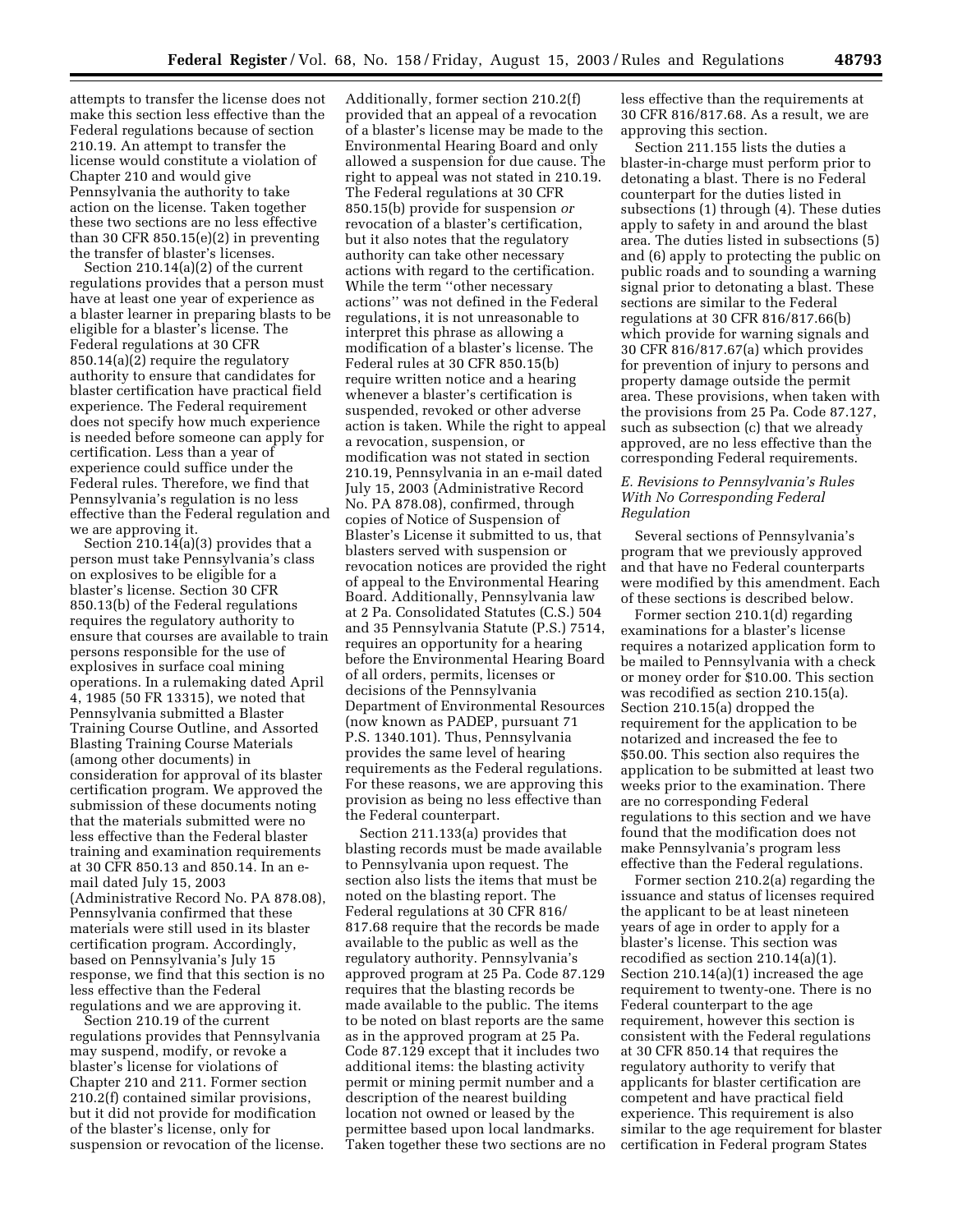as found in 30 CFR 955.11(a). As a result, we are approving the change.

Former sections 210.2(b) and (c) provide the different types of blasting categories for which blasters will be examined and provide that each category requires an examination. New sections 210.17(a) and (b) slightly modified these requirements. These new sections describe the classifications for which a blaster's license is issued and allows people to amend the classifications if they meet the requirements of section 210.14. There is no direct Federal counterpart to this section, but we find that it does not make the Pennsylvania program inconsistent with the Federal regulations and we are approving it.

Former section 210.3(a) provides the procedures for the annual renewal of blaster's licenses. This section was recodified as section 210.17(e). Subsection (e) changes the term for renewal from one year to three years and the application fee was increased from \$3.50 to \$30.00. Former section 210.3(a) also provided that the renewal may be refused for due cause after notification to the applicant and a hearing. This provision was dropped from the recodified section 210.17. However, section 210.19 provides that Pennsylvania may issue orders suspending, modifying or revoking a blaster's license. This section gives Pennsylvania the authority to take action regarding the license at any time, which makes it more effective than the provision of former section 210.13(a) that provides for refusal to renew a license application. As stated earlier, we found section 210.19 to be no less effective than the Federal regulations. There is no Federal counterpart to section 210.17 and the changes do not make this less effective than the Federal regulations.

Former section 210.5(c) provides that use of explosives must be in accordance with all rules and regulations for storage, handling and use of explosives. Portions of this provision are now found in current section 211.102(a). Section 211.102(a) provides that Chapter 211 applies to persons engaging in blasting activities. However, it also exempts persons using and storing explosives at underground mines from the requirements of the chapter. The Federal regulation at 30 CFR 817.61(a) states that the performance standards of 817.61 through 817.68 apply to surface blasting activities incident to underground coal mining. We asked the Chief of the Explosives and Safety Section of PADEP if this section exempts blasting activities incident to underground mining. In an e-mail dated

June 17, 2003 (Administrative Record No. PA 878.09), he replied that this section pertains to blasting or storage within the underground mine not blasting incident to underground mining. He further replied that blasting incident to underground mining is regulated by Chapter 87. Since PADEP confirmed that this section does not apply to surface blasting activities incident to underground coal mining, we find that there is no corresponding Federal regulation to this section and it does not render the Pennsylvania program inconsistent with the Federal regulations. Therefore, we are approving it.

Former section 210.6 provides that conditions under which blaster learners may work with a licensed blaster. Portions of this provision are now found in current sections 210.11, 211.101, and 211.154(e). There is no direct Federal counterpart to these provisions; however, they are consistent with the Federal regulations at 30 CFR 850.13(a) that requires the regulatory authority to establish procedures for persons who are not certified blasters to receive direction and on-the-job training from a certified blaster.

Former section 211.2(3) provided a definition for the term, ''explosives.'' The definition for the term was modified in current section 211.101. There is no Federal counterpart for the definition of the term, ''explosive,'' however we find that Pennsylvania's definition of the term is not inconsistent with the Federal regulations and we are approving it.

Former section 211.31 provided for licensing and fees for storage magazines. This section was recodified as section 211.112(a) and (d), and 211.114. The recodified sections increase the fees and modify the locations at which the license must be displayed. There is no Federal counterpart to these sections and we have found that the changes do not make Pennsylvania's program less effective than the Federal regulations.

Former section 211.32(2) provides specifications for the location of, and storage of materials in, magazines. Some of these requirements were placed in current section 211.115. There are no Federal counterparts to this section and we have found that these requirements are not inconsistent with the Federal regulations.

Former section 211.33 provided construction specifications for magazines for storing explosives. Former sections 211.35 and 211.43 provided for the handling, housekeeping and storage of explosives around magazines. These sections were recodified as section 211.115. Section

211.115 shortened the provisions of former sections 211.33, 211.35, and 211.43 and incorporated Federal standards at 27 CFR Part 55, Subpart K by reference. There were no Federal counterparts to the former sections and there are no Federal counterparts in Title 30 of the Federal regulations for section 211.15. We have found that the changes do not make Pennsylvania's program inconsistent with the Federal regulations.

Former section 211.34 gives the requirements for plans for locating storage magazines on sites. Some of these requirements were placed in current section 211.115. There are no Federal counterparts to either section and we have found that these changes are not inconsistent with the Federal regulations.

Former section 211.36(3) provides requirements for selling explosives including a permit to sell. Some of these requirements were placed in current sections 211.121(a) and 211.122(a) and (d). There are no Federal counterparts to the former section or its requirements that were placed in sections 211.121 or 211.122. We have found that the changes are not inconsistent with the Federal regulations.

Former section 211.36(4) provides requirements for selling explosives including a permit to sell them. Some of these requirements were placed in current section 211.123(a). There are no Federal counterparts to the former section or its requirements that were placed in section 211.123. We have found that the changes are not inconsistent with the Federal regulations.

Former section 211.36(8) provides the circumstances under which permits for the manufacture, storage, handling, use or sale of explosives can be suspended or revoked. The permit can be suspended for due cause and may be revoked after written notice to the permit holder and a hearing before the Environmental Hearing Board. The revised regulation at section 211.103(a) provides that Pennsylvania can issue orders to modify or revoke a permit but it doesn't indicate that a permit can be suspended for due cause nor does it provide appeal of a permit revocation to the Environmental Hearing Board. Federal regulations do not require specific permits for blasting activities. Instead, there must be a permit to conduct surface coal mining operations which also includes blasting activities. Pennsylvania does require a permit for surface coal mining operations. See 25 Pa. Code 86.11 *et seq.* Additionally, surface coal mining operations must contain a blasting plan as noted in the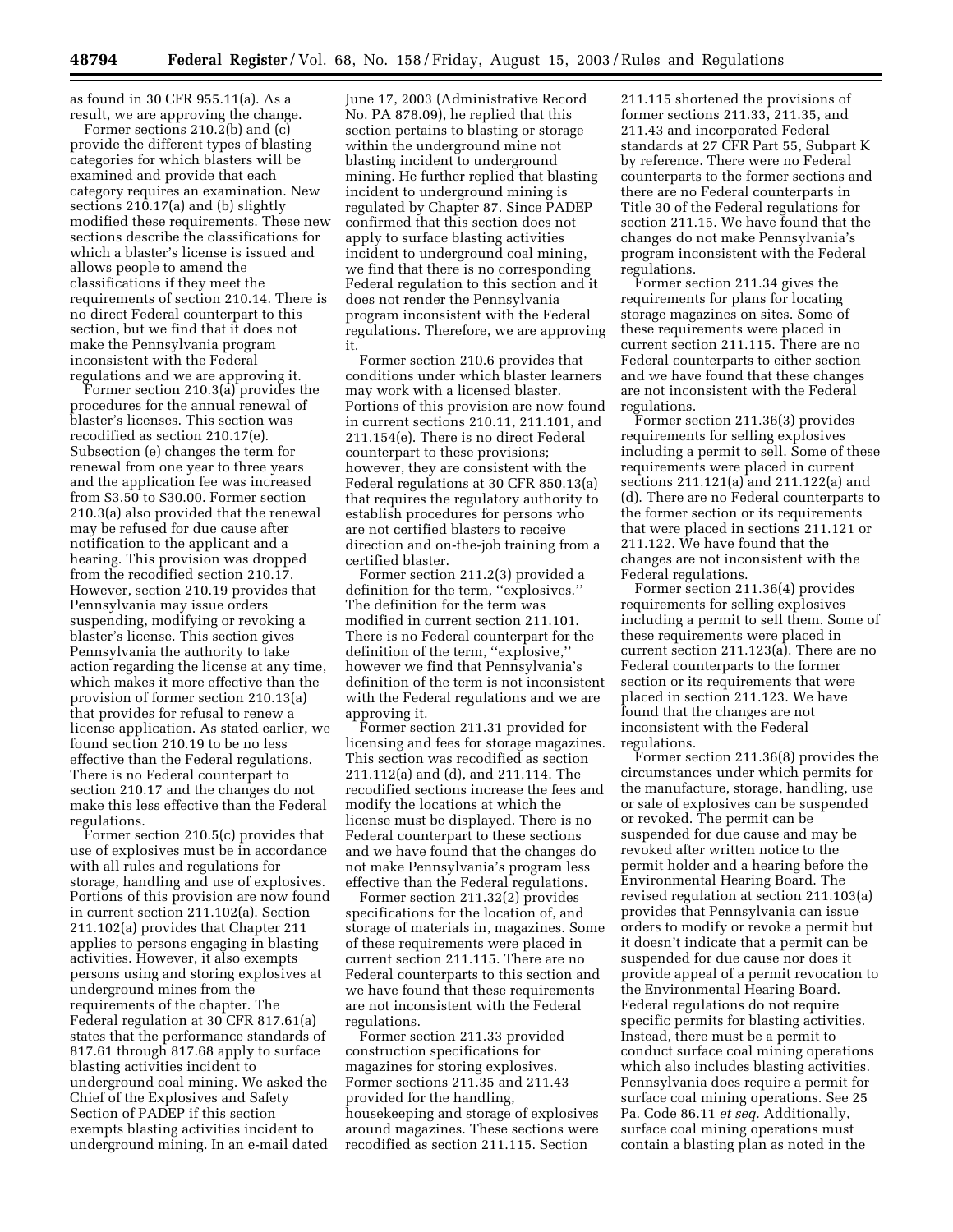requirements at 30 CFR 780.13. Pennsylvania's regulations at 25 Pa. Code 87.64 also require a blasting plan for surface coal mines. As a result, we have found that the changes to this section are not inconsistent with the Federal regulations.

Former section 211.36(9) provides additional requirements for selling explosives. Some of these requirements were placed in current section 211.131. There are no Federal counterparts to this former section or its requirements that were placed in section 211.131. We have found that these changes are not inconsistent with the Federal regulations.

Former section 211.38 provided specifications for transporting blasting caps. This section was recodified as section 211.141(9). The construction specifics for the containers for transporting blasting caps were dropped and now the section requires containers to conform to the current version of Institute of Makers of Explosives Safety Library Publication # 22. There are no Federal counterparts to these provisions and we have found that the changes do not make Pennsylvania's program less effective than the Federal regulations.

Former section 211.41 provides safety precautions for physically handling explosives. Some of these requirements were placed in current section 211.153. There are no Federal counterparts to the former section or its requirements that were placed in section 211.153. We have found that these changes are not inconsistent with the Federal regulations.

Former section 211.44 provides specification for instruments to monitor explosives. The requirements were modified in current section 211.172. There are no Federal counterparts to the former section or the new section. We have found that these changes are not inconsistent with the Federal regulations.

Former section 211.51(1) provides limitations for the use of open fire and smoking around explosives. Some of these requirements were placed in current section 211.153(b). There are no Federal counterparts to the former section or its requirements that were placed in section 211.153(b). We have found that these changes are not inconsistent with the Federal regulations.

Former section 211.51(2) provides the types of tools that can be used to open containers of explosives and blasting implements. The types of tools that can be used to open containers of explosives have been modified in current section 211.153(a). There are no Federal counterparts to the former section or the new section. We have found that these changes are not inconsistent with the Federal regulations.

Former section 211.51(4) provides for the use of wooden tamping sticks. This section was recodified to section 211.154(f) and was changed to provide for the use of non-ferrous tamping sticks. There are no Federal counterparts to the former section or the new section. We have found that these changes are not inconsistent with the Federal regulations.

Former section 211.51(7) provides the means by which explosives are to be fired. These provisions were modified in current section 211.159(h) and (k). There are no Federal counterparts to the former section or the new section. We have found that these changes are not inconsistent with the Federal regulations.

Former section 211.51(17) provides for procedures to be used in the event of a misfired hole. Some of these provisions have been placed in current sections 211.157(d) and (e). There are no Federal counterparts to the former section or the new section. We have found that these changes are not inconsistent with the Federal regulations.

Former section 211.52(3) provides specifications for blasting in the vicinity of utility lines. This section was recodified in Subchapter H. Blasting Activities Near Utility Lines. New sections 211.181 and 211.182 now contain the requirements for conducting blasting near utility lines. These sections contain information concerning the design of the blast, the type of explosives to be used, the size of holes, and the specifics of excavation for blasts. There is no direct Federal counterpart for former section or the proposed section, however our review found it to be consistent with 30 CFR 816/817.180 regarding how surface mining operations are to be conducted to minimize damage, destruction, or disruption to utilities. We are approving these changes.

Former sections 211.61(1) and (2) regarding handling and storing of ammonium nitrate were incorporated into new section 211.115. Section 211.115 provides regulations for classifying and storing explosives. There are no Federal counterparts for these regulations, however our review found that these regulations do not make Pennsylvania's program inconsistent with the Federal regulations. We are approving the change.

Pennsylvania also added definitions and new sections to its regulations. These additions are discussed below.

Pennsylvania added definitions of terms that have no Federal counterpart to Chapters 210 and 211. In section 210.11, Pennsylvania added definitions for the terms, ''blaster learner,'' ''blaster license,'' ''demolition and demolition blasting,'' and ''person.'' These definitions are used to clarify various sections of Pennsylvania's blaster license program. There are no Federal counterparts, however, these definitions do not make Pennsylvania's program inconsistent with the Federal regulations.

In section 211.101, Pennsylvania added definitions for the terms, ''blast area,'' ''blast site,'' ''blaster-in-charge,'' ''blasting activity,'' ''detonator,'' ''misfire,'' ''purchase,'' ''sale or sell,'' and ''structure.'' These definitions are used to clarify various sections of Pennsylvania's rules on the storage, handling and use of explosives. There are no Federal counterparts to the definitions. However, these definitions do not make Pennsylvania's program inconsistent with the Federal regulations.

Section 210.13(b) was added by this amendment. This section of the regulations provides that Pennsylvania may exempt individuals from a blaster's license if the person is detonating extremely small amounts of explosives for industrial or research purposes. The Federal regulations do not provide an exemption for quantity. It was unclear if surface coal mining operations were included in this provision. We asked Pennsylvania if individuals conducting blasting on surface coal mining operations could be exempt. In an email dated July 15, 2003 (Administrative Record No. PA 878.08), the Chief of the Explosives and Safety Section of PADEP indicated that this exemption does not pertain to mining. It pertains to non-excavation activities such as industrial applications or research. We find this provision is not inconsistent with the Federal regulations and we are approving it with the understanding that Pennsylvania will not exempt blasters on surface coal mining operations from the licensing requirements.

Section 210.14(b) was added by this amendment. This section of the regulations provides that Pennsylvania will not issue or renew a license if the applicant has or had violations or demonstrated a lack of ability or intention to comply with the blasting regulations. There is no direct Federal counterpart. However, this provision is consistent with the Federal rules at 30 CFR 850.14(a)(2) which require that the blaster candidate ''exhibit a pattern of conduct consistent with the acceptance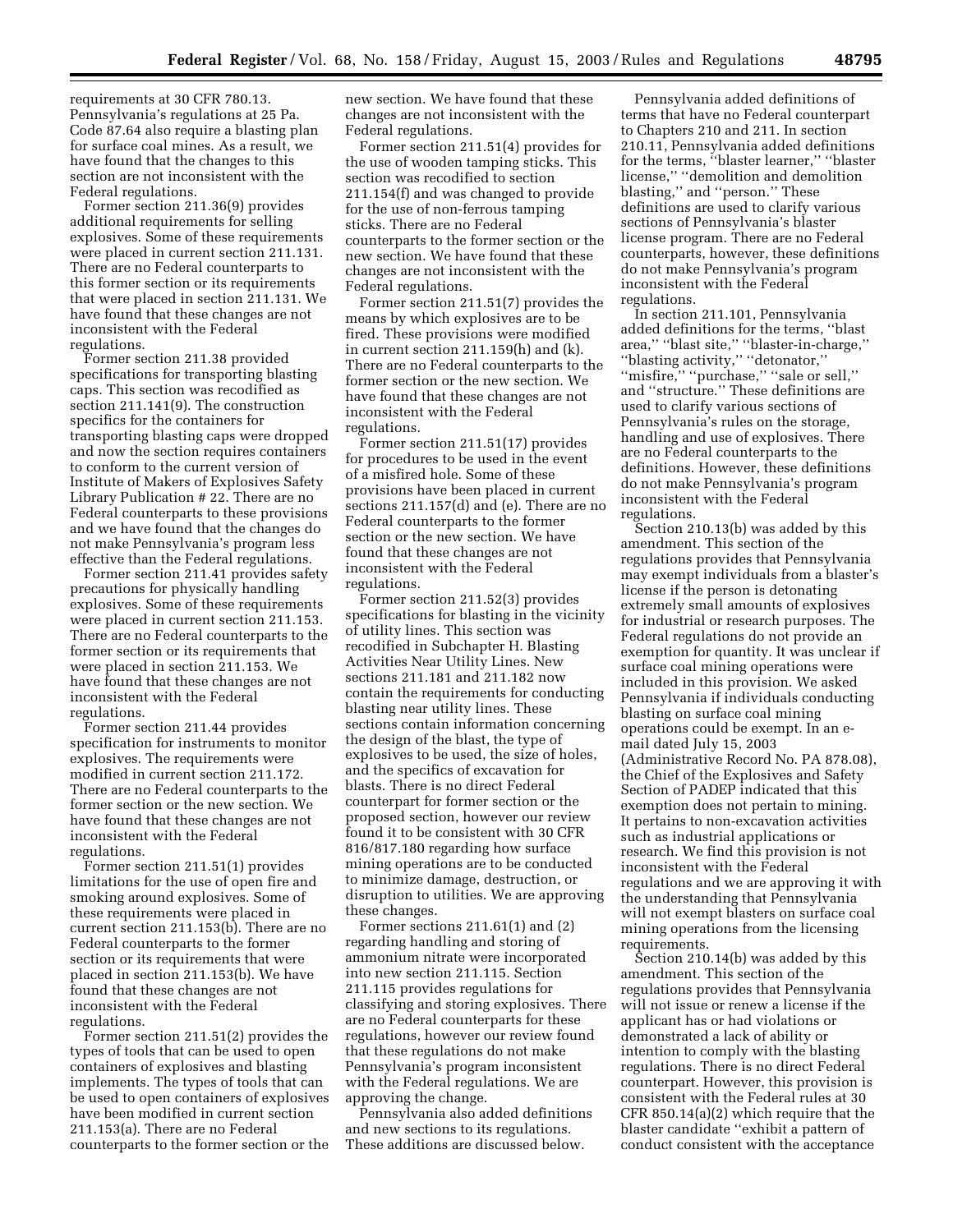of responsibility for blasting operations' and 30 CFR 850.15 which requires the suspension and revocation of blaster certification for specified violations.

Section 210.17(d) was added by this amendment. This section provides that a blaster's license is renewable if the blaster can demonstrate that he has had 8 hours of continuing education in Department-approved courses related to blasting and safety within the 3 year period. There is no direct Federal counterpart to this section, but it is consistent with the goals of the Federal regulations at 30 CFR 850.13 regarding continuing blaster competency. We find that this requirement does not make the Pennsylvania program inconsistent with the Federal regulations and we are approving it.

Section 210.17(g) was added by this amendment. This section provides for demolition blasting. There is no Federal counterpart for this definition, as we do not regulate demolition blasting. We are approving this definition.

Section 210.18 was added by this amendment. This section provides for recognition of out-of-state blaster's licenses. Pennsylvania may license a person who holds a blaster's license in another State if Pennsylvania determines that State has an equivalent licensing and training program. There is no counterpart to this provision in 30 CFR Subchapter M, Part 850 of the Federal regulations. However, there is nothing in Part 850 that prevents Pennsylvania from accepting a certification from another State. We are approving this provision with the understanding that blasters from other States seeking a license in Pennsylvania must be certified or licensed under that State's equivalent to 30 CFR Part 850 of the Federal regulations.

Section 211.103(b) was added by this amendment. This section provides that before Pennsylvania issues an order modifying peak particle velocity or airblast limits in a blasting activity permit, it will provide the permittee an opportunity to meet and discuss the modifications. There is no direct Federal counterpart to this provision, however 30 CFR 816/817.67(b)(1)(ii) and (d)(5) give the State regulatory authority discretion to specify lower levels for airblast and ground vibrations than set forth in the regulations. We have found that that the opportunity to discuss required revisions with the permittee does not make this provision less effective than the Federal regulations requiring the regulatory authority to specify lowered levels if necessary to prevent damage. Therefore, we have found that this provision is not

inconsistent with the Federal regulations.

Section 211.111 was added by this amendment. This section defines the scope of Subchapter B. Storage and Classification of Explosives. There is no Federal counterpart to this provision. We are approving it because it is not inconsistent with the Federal regulations.

Section 211.113 was added by this amendment. This section requires a magazine license and the contents of such a magazine license application. There is no Federal counterpart to this provision. We are approving it because it is not inconsistent with the Federal regulations.

Section 211.121(c) was added by this amendment. This section provides an exception to subsection (d), which requires a blasting activity permit to conduct blasting activities. The exception provided by subsection (c) is that blasting activities authorized under a permit issued under Pennsylvania's coal mining program serves to act as a blasting activity permit. There is no provision in the Federal regulations requiring a blasting activity permit separate from that required as part of a permit for mining activities. As a result, we are approving this section because it does not make Pennsylvania's program inconsistent with the Federal regulations. Accordingly, we are also approving subsections (d) and (e) as not inconsistent with the Federal rules as these sections are intended to apply to blasting activities other than those conducted on surface coal mining operations and therefore, there is no Federal counterpart.

Section 211.152 was added by this amendment. This section provides for control of gases generated by blasts. There is no Federal counterpart to this provision. We are approving this section because it is not inconsistent with the Federal regulations.

Section 211.157(g) was added by this amendment. This section requires a blaster-in-charge to notify Pennsylvania of the occurrence of a misfire within 24 hours. There is no Federal counterpart to this provision. We are approving this section because it is not inconsistent with the Federal regulations.

Sections 211.162(a) and (b) were added by this amendment. These sections provide for the use of safety fuses in blasting. There is no Federal counterpart to this provision. We are approving this section because it is not inconsistent with the Federal regulations.

Section 211.173(a) was added by this amendment. This section provides that, ''Anyone using a monitoring instrument

shall be trained on the proper use of that instrument by a representative of the manufacturer or distributor, or other competent individual. A record of that training is to be maintained and available for review by the Department.'' There is no Federal counterpart to this provision. We are approving this section because it is not inconsistent with the Federal regulations.

#### **IV. Summary and Disposition of Comments**

#### *Public Comments*

We asked for public comments on the amendment (Administrative Record No. PA 878.03), but did not receive any.

#### *Federal Agency Comments*

Under 30 CFR 732.17(h)(11)(i) and section 503(b) of SMCRA, we requested comments on the amendment from various Federal agencies with an actual or potential interest in the Pennsylvania program (Administrative Record No. PA 878.03). In a letter dated April 5, 2002 (Administrative Record No. PA 878.06), the United States Department of Labor, Mining Safety and Health Administration's District 2 New Stanton Office found the changes were not in conflict with 30 CFR, Part 77, Subpart N–Explosives and Blasting.

# *Environmental Protection Agency (EPA) Concurrence and Comments*

Under 30 CFR 732.17(h)(11)(i), we requested comments on the amendment from EPA (Administrative Record No. PA 878.03). EPA responded on March 26, 2002, that there were no apparent inconsistencies with the Clean Water Act or other statutes under its jurisdiction (Administrative Record No. PA 878.04).

## *State Historic Preservation Officer (SHPO) and the Advisory Council on Historic Preservation (ACHP)*

Under 30 CFR 732.17(h)(4), we are required to request comments from the SHPO and ACHP on amendments that may have an effect on historic properties. On March 1, 2002, we requested comments on Pennsylvania's amendment (Administrative Record No. PA 878.03) from the Pennsylvania Historical and Museum Commission (PHMC). The PHMC responded on March 26, 2002 (Administrative Record No. PA 878.05) that it had no comment on the amendment.

#### **V. OSM's Decision**

Based on the above findings, we approve the amendment Pennsylvania sent to us on February 25, 2002, as clarified on July 15, 2003, and July 23, 2003.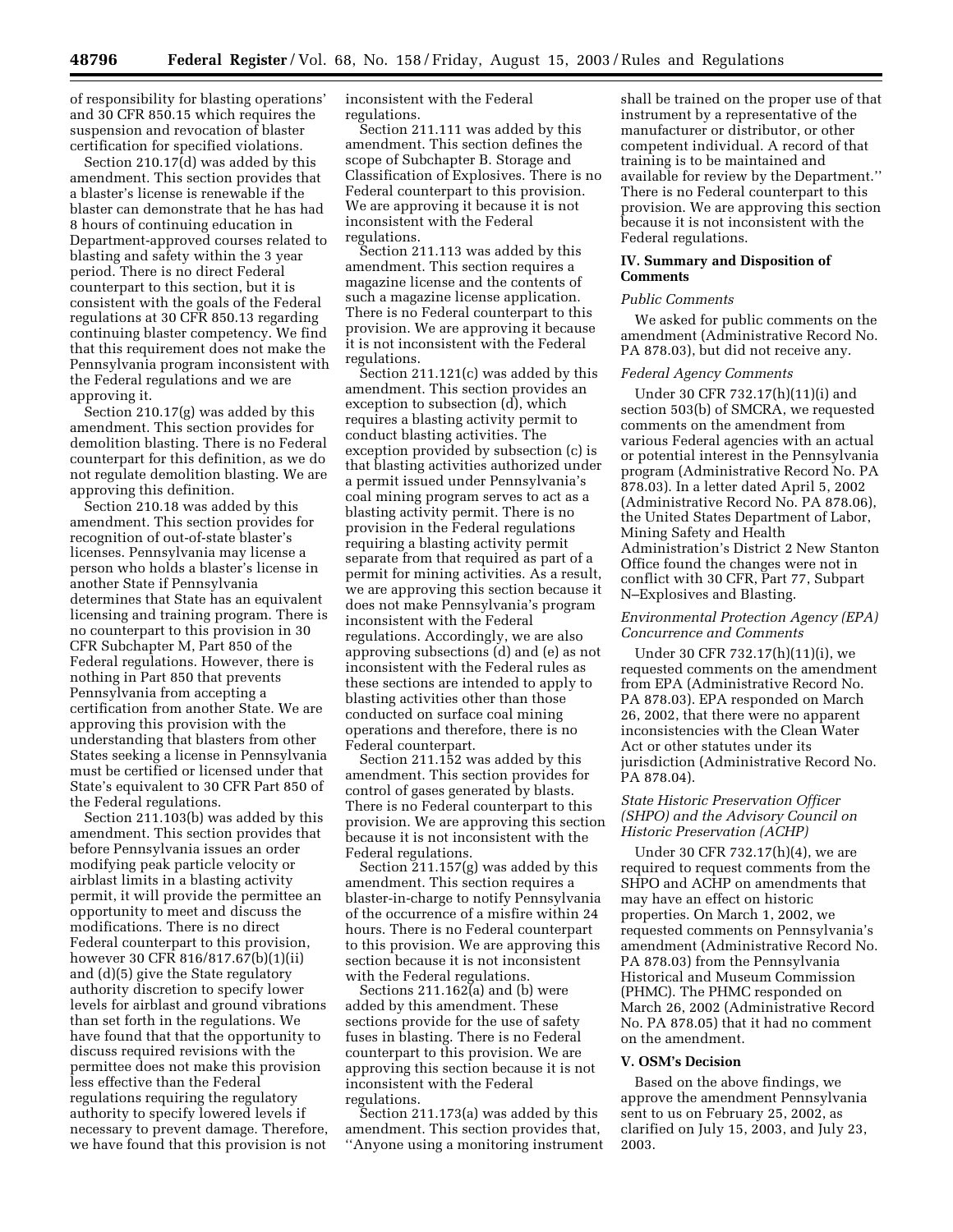To implement this decision, we are amending the Federal regulations at 30 CFR part 938, which codify decisions concerning the Pennsylvania program. We find that good cause exists under 5 U.S.C.  $553(d)(3)$  to make this final rule effective immediately. Section 503(a) of SMCRA requires that the State's program demonstrate that the State has the capability of carrying out the provisions of the Act and meeting its purposes. Making this regulation effective immediately will expedite that process. SMCRA requires consistency of State and Federal standards.

# **VI. Procedural Determinations**

## *Executive Order 12630—Takings*

This rule does not have takings implications. This determination is based on the analysis performed for the counterpart Federal regulation. Similarly there are no takings implications for the portions of the amendment that have no Federal counterpart because the provisions are administrative and procedural in nature and are not expected to have an economical or substantive effect on the regulated industry. The amendment concerns only the regulation of blasting operations and does not imply the taking of private property by the Federal government.

# *Executive Order 12866—Regulatory Planning and Review*

This rule is exempted from review by the Office of Management and Budget under Executive Order 12866.

# *Executive Order 12988—Civil Justice Reform*

The Department of the Interior has conducted the reviews required by section 3 of Executive Order 12988 and has determined that this rule meets the applicable standards of subsections (a) and (b) of that section. However, these standards are not applicable to the actual language of State regulatory programs and program amendments because each program is drafted and promulgated by a specific State, not by OSM. Under sections 503 and 505 of SMCRA (30 U.S.C. 1253 and 1255) and the Federal regulations at 30 CFR 730.11, 732.15, and 732.17(h)(10), decisions on proposed State regulatory programs and program amendments submitted by the States must be based solely on a determination of whether the submittal is consistent with SMCRA and its implementing Federal regulations and whether the other requirements of 30 CFR parts 730, 731, and 732 have been met.

#### *Executive Order 13132—Federalism*

This rule does not have Federalism implications. SMCRA delineates the roles of the Federal and State governments with regard to the regulation of surface coal mining and reclamation operations. One of the purposes of SMCRA is to ''establish a nationwide program to protect society and the environment from the adverse effects of surface coal mining operations.'' Section 503(a)(1) of SMCRA requires that State laws regulating surface coal mining and reclamation operations be ''in accordance with'' the requirements of SMCRA, and section 503(a)(7) requires that State programs contain rules and regulations ''consistent with'' regulations issued by the Secretary pursuant to SMCRA.

# *Executive Order 13175—Consultation and Coordination With Indian Tribal Governments*

In accordance with Executive Order 13175, we have evaluated the potential effects of this rule on Federallyrecognized Indian tribes and have determined that the rule does not have substantial direct effects on one or more Indian tribes, on the relationship between the Federal Government and Indian tribes, or on the distribution of power and responsibilities between the Federal Government and Indian Tribes. Pennsylvania does not regulate any Native Tribal lands.

# *Executive Order 13211—Regulations That Significantly Affect the Supply, Distribution, or Use of Energy*

On May 18, 2001, the President issued Executive Order 13211 which requires agencies to prepare a Statement of Energy Effects for a rule that is (1) considered significant under Executive Order 12866, and (2) likely to have a significant adverse effect on the supply, distribution, or use of energy. Because this rule is exempt from review under Executive Order 12866 and is not expected to have a significant adverse effect on the supply, distribution, or use of energy, a Statement of Energy Effects is not required.

# *National Environmental Policy Act*

This rule does not require an environmental impact statement because section 702(d) of SMCRA (30 U.S.C. 1292(d)) provides that agency decisions on proposed State regulatory program provisions do not constitute major Federal actions within the meaning of section 102(2)(C) of the National Environmental Policy Act (42 U.S.C. 4332(2)(C)).

# *Paperwork Reduction Act*

This rule does not contain information collection requirements that require approval by OMB under the Paperwork Reduction Act (44 U.S.C. 3507 *et seq.*).

## *Regulatory Flexibility Act*

The Department of the Interior certifies that this rule will not have a significant economic impact on a substantial number of small entities under the Regulatory Flexibility Act (5 U.S.C. 601 *et seq.*). This determination is based on the fact that the deletions, revisions, and additions by the Pennsylvania Department of Environmental Protection listed in Chapters 210 and 211 are administrative and procedural in nature and are not expected to have an economical or substantive effect on the regulated industry.

## *Small Business Regulatory Enforcement Fairness Act*

This rule is not a major rule under 5 U.S.C. 804(2), the Small Business Regulatory Enforcement Fairness Act. This rule: (a) Does not have an annual effect on the economy of \$100 million; (b) Will not cause a major increase in costs or prices for consumers, individual industries, Federal, State, or local government agencies, or geographic regions; and (c) Does not have significant adverse effects on competition, employment, investment, productivity, innovation, or the ability of U.S.-based enterprises to compete with foreign-based enterprises. This determination is based on the fact that the deletions, revisions, and additions by the Pennsylvania Department of Environmental Protection listed in Chapters 210 and 211 are administrative and procedural in nature and are not expected to have an economical or substantive effect on the regulated industry.

#### *Unfunded Mandates*

This rule will not impose an unfunded mandate on State, local, or tribal governments or the private sector of \$100 million or more in any given year. This determination is based on the fact that the deletions, revisions, and additions by the Pennsylvania Department of Environmental Protection listed in Chapters 210 and 211 are administrative and procedural in nature and are not expected to have an economical or substantive effect on the regulated industry.

#### **List of Subjects in 30 CFR Part 938**

Intergovernmental relations, Surface mining, Underground mining.